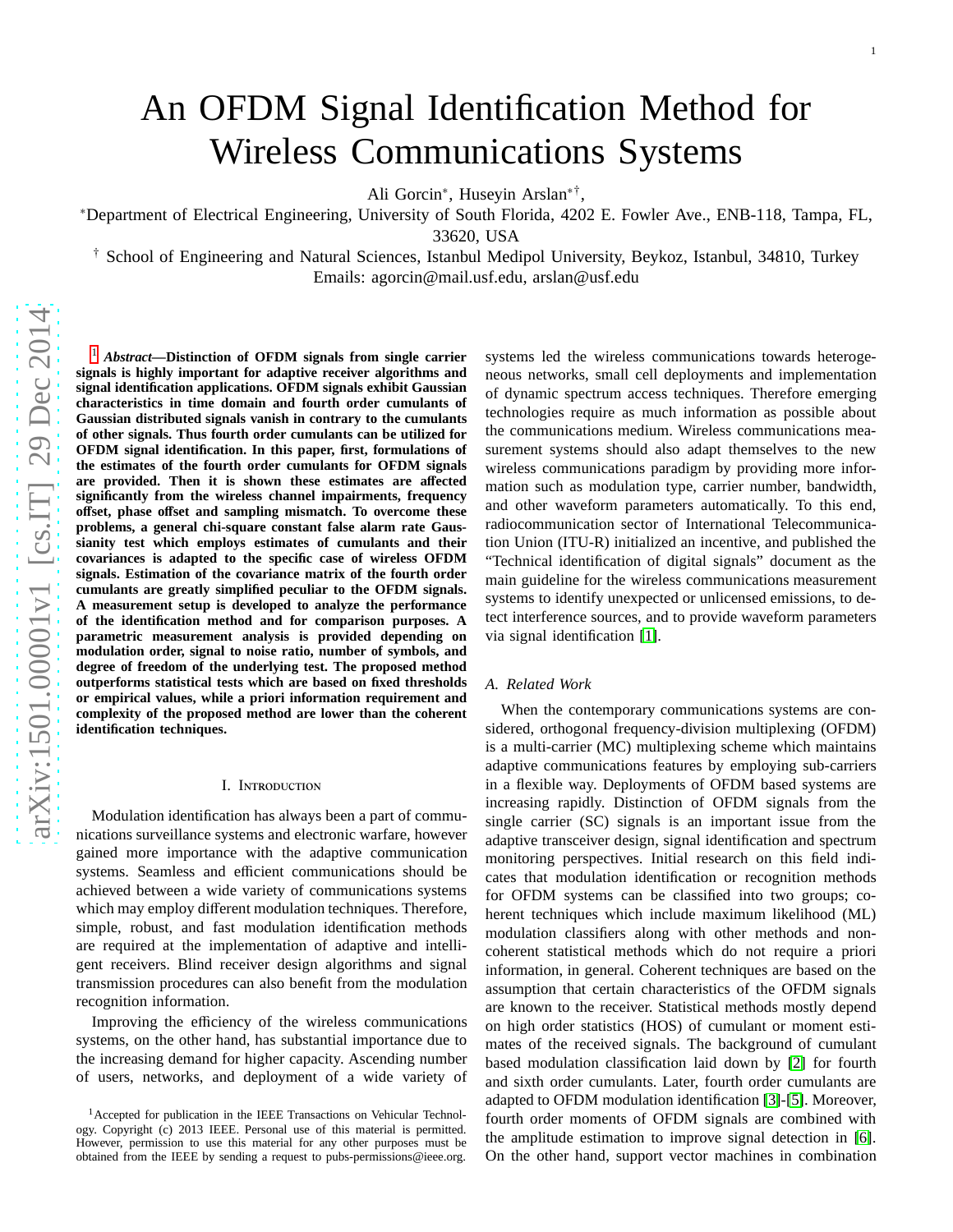with specific fourth order cumulants are used for the same purpose in [\[7\]](#page-11-5). Tabular values of high order moments which were implemented for SC modulation identification in [\[8\]](#page-11-6) are adapted to a minimum mean-square error (MMSE) estimator for OFDM signals in [\[9\]](#page-11-7). A low complexity single carrier modulation identification algorithm based on fourth order cumulants for multiple-input and multiple-output systems is also proposed in [\[10\]](#page-11-8).

The ML modulation classification algorithms are known with better estimation results when compared to statistical methods, however they suffer from computational complexity and require channel estimation [\[11\]](#page-11-9). On the other hand, bootstrap technique is introduced as a pattern recognition based method in [\[12\]](#page-11-10). This method conducts SC modulation separation along with the SC/MC distinction. A wavelet transform algorithm is proposed to extract transient characteristics of OFDM signals in [\[13\]](#page-11-11). Moreover, time-frequency representation of the wireless signals is employed to distinguish OFDM signals from SC frequency-shift keying (FSK) and phase-shift keying (PSK) signals in [\[14\]](#page-11-12). OFDM signals have unique second order cyclostationary features and a feature extraction algorithm based on the magnitude of the cyclic cumulants of OFDM signals is implemented in [\[15\]](#page-11-13). Furthermore, second order cyclostationary features of block transmitted-single carrier linearly digitally (BT-SCLD) modulated signals are utilized for distinction from OFDM signals and for parameter estimation in [\[16\]](#page-11-14). Another second order cyclostationary algorithm to detect and classify both worldwide interoperability for microwave access (WiMAX) and long term evolution (LTE) signals is developed in the context of cognitive radio systems and spectrum awareness concept in [\[17\]](#page-11-15). An analysis and comparison of second order cyclostationary, matched filter, MMSE, and normalized kurtosis methods can be found in [\[18\]](#page-11-16) and for a general overview of coherent techniques, [\[19\]](#page-11-17) can be consulted.

OFDM signals also exhibit time-domain Gaussianity. This is due to fact that the assignment of random data over orthogonal sub-carriers in a simultaneous way can be assumed as a composition of large number of independent, identically distributed (i.i.d.) random variables and central limit theorem implies Gaussian distribution for large enough data sets. A Gaussianity test based on empirical distribution function is introduced for OFDM systems in [\[20\]](#page-11-18). In addition to that, a general chisquared constant false alarm rate (CFAR) Gaussianity test based on the estimates of the third and fourth order cumulants [\[21\]](#page-11-19) is adapted to OFDM signals without considering the channel effects in [\[22\]](#page-11-20).

# *B. Proposed Method*

When the coherent methods are taken into account, there are two main drawbacks when compared to the statistical methods: first, the dependence on the specific signal parameters such as symbol duration, cyclic-prefix size, active carrier numbers for the identification of each signal type and standard. Second, the algorithm complexity can increase the software and/or hardware complexity thus complicate the feasibility of implementation of the method. Moreover, complexity issues can lead to extension of identification duration. On the other hand, it is known that statistical methods are simpler than the coherent methods however they are highly susceptible to the changes in the wireless channel conditions along with other impairments such as frequency offset, phase offset

due to sampling mismatch and other factors [\[23\]](#page-11-21). Moreover, the statistical tests in the literature depend on either fixed thresholds or empirical values of various HOS. However HOS can significantly fluctuate under wireless channel conditions and the identification performances of these tests degrade significantly.

It is known that considering all combinations of possible lags is a computationally consuming process for cumulant based statistical classification methods. However peculiar to the OFDM signals, inclusion of certain lags in the analysis is sufficient to retain Gaussianity. Therefore in this study, first the fourth order cumulant equations for the OFDM signals are provided for limited number and combination of lags and lag distances. Second, in [\[23\]](#page-11-21) a general analysis of the effects of wireless impairments over the fourth order cumulants of OFDM signals were conducted. Furthermore in this paper, the fourth order cumulant estimates including the wireless effects are provided. These equations imply fundamental impact of impairments over the cumulant values. Third, an OFDM signal identification method which is based on a modified chi-squared Gaussianity test is proposed to distinguish MC OFDM signals from SC signals. The method employs the estimates of the fourth order cumulants and their covariance matrix in the decision process. Therefore, a certain level of protection is achieved against the effects of multipath fading channels, when compared to the statistical methods which are based on only the estimates of cumulants or moments of wireless signals. Moreover as detailed in Section [III,](#page-2-0) instead of fixed numerical values, the proposed identification method utilizes the degree of freedom of the underlying chi-squared test which provides relative isolation from the effects of wireless impairments.

Fourth, the proposed method includes the computation of the estimate of the covariance matrix of fourth order cumulants. In general, this is a complex and detailed operation because the combinations of products of the second and fourth order moments are included in the estimation process. However, in this paper the estimation process is reduced down to three particular equations peculiar to the OFDM signals. The only parameter required is the symbol duration which determine the degree of freedom of the modified chi-squared test. The numerical values that satisfy the confidence levels for correct detection can be found iteratively thus the test can become fully blind. Fifth, a measurement setup is developed and the proposed method is implemented to achieve parametric performance analysis in a realistic way. A signal generation software is developed and integrated to the signal generator to enable parametric flexibility during the signal transmission process. Such an approach led to detailed parametric analysis of the proposed method based on modulation order, signal to noise ratio (SNR), number of symbols, and degree of freedom of the underlying test against FSK, PSK, and quadrature amplitude modulation (QAM) SC signals. The detection performance of the proposed method is also compared with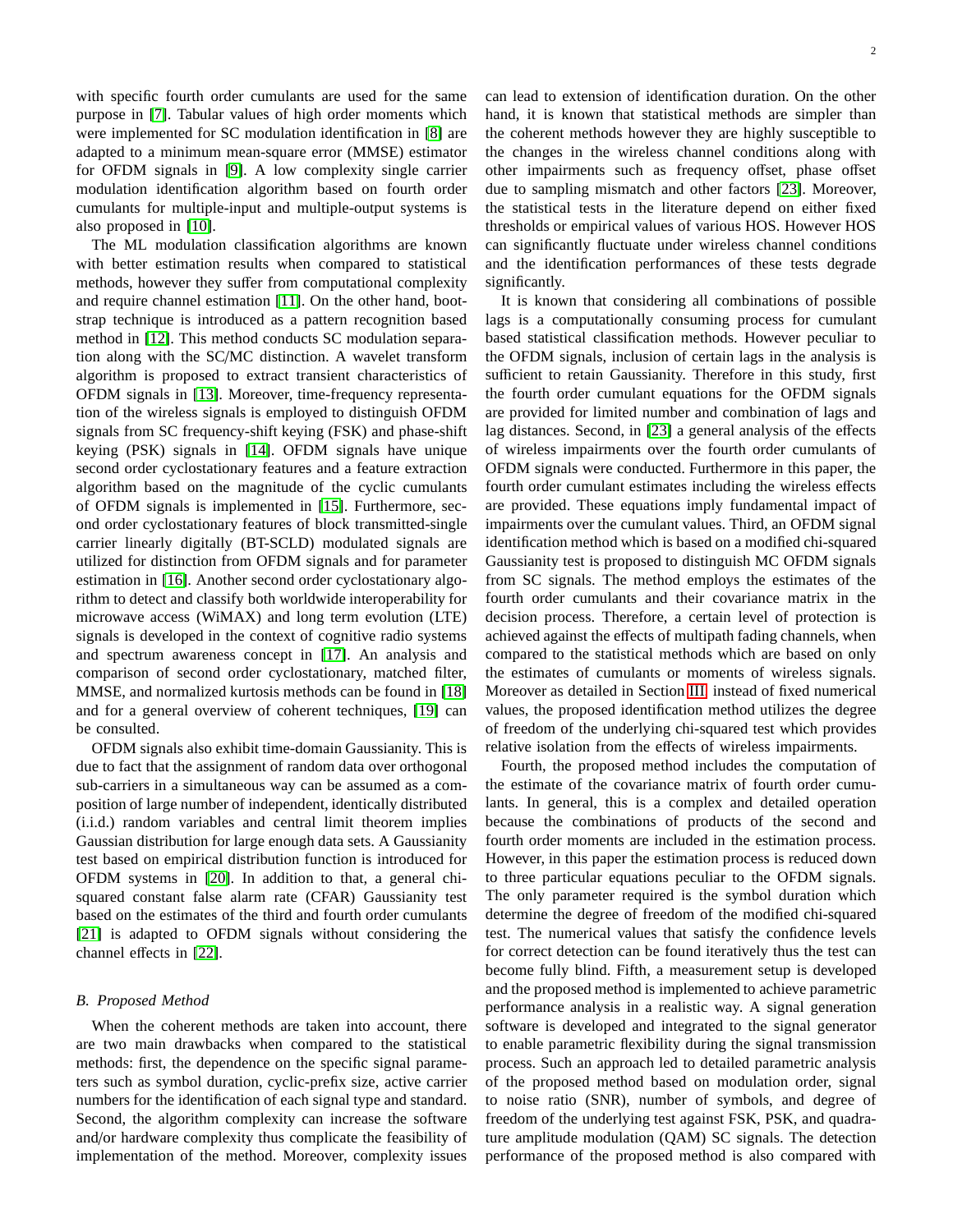three statistical methods which are based on HOS and a coherent identification method which employs second order cyclostationary features of OFDM signals for identification.

The OFDM signal model which is used at the implementation of the proposed method is defined in Section [II.](#page-2-1) The fourth order cumulant expressions for OFDM signals, discussion on the effects of wireless impairments on the cumulants, the modified chi-squared test which is employed by the proposed method, the decision mechanism, and the flow of the identification method are provided in Section [III.](#page-2-0) The estimates of the covariances of the cumulants are derived in the Appendix. The measurement setup is detailed in Section [IV.](#page-5-0) Parametric performance analysis of the proposed signal identification method based on the measurements is given in Section [V.](#page-5-1) Finally, conclusion constituted the Section [VI.](#page-9-0)

# II. Signal Model

<span id="page-2-1"></span>Inverse discrete Fourier transform (IDFT) is employed by OFDM systems for transmission. The baseband continuoustime OFDM signal is given by

<span id="page-2-6"></span>
$$
x_n(t) = \sum_{k=1}^{K} S_n(k)e^{j\frac{2\pi\alpha(k)t}{T_D}} - T_G \le t < T_D,
$$
 (1)

where *j* at the exponential term is the imaginary unit,  $\alpha$  is the set of K subcarriers in total,  $S_n(k)$  is the  $n^{th}$  OFDM data symbol which is transmitted at the  $k^{th}$  subcarrier from the set of  $\alpha(k)$ ,  $T_D$  is the useful data duration,  $T_G$  is the cyclic prefix (CP) duration, and the total OFDM symbol duration is  $T_S = T_D + T_G$ . The transmitted total signal can be written as

$$
x(t) = \sum_{n = -\infty}^{\infty} x_n(t - nT_S).
$$
 (2)

The signal is modulated after digital analog (D/A) conversion and passed through mobile radio channel. The channel can be modeled as a time-variant linear filter

<span id="page-2-2"></span>
$$
h(t) = \sum_{m=1}^{L} h_m(t)\delta(t - \tau_m),
$$
\n(3)

where *L* is the number of taps and  $\tau_i$  is the excess delay for each tap. It is assumed that the taps are sample spaced and the channel is constant for a symbol but time-varying across multiple OFDM symbols. Therefore, baseband model of the received signal after down conversion also considering the channel model given in eqn. [\(3\)](#page-2-2) can be given by

$$
y(t) = e^{j\theta_t} e^{j2\pi \xi t} \sum_{m=1}^{L} x(t - \tau_m) h_m(t) + n(t),
$$
 (4)

where  $\xi$  is the carrier frequency offset due to inaccurate frequency synchronization,  $\theta_t$  is the phase offset, and  $n(t)$ corresponds to additive white Gaussian noise (AWGN) sample with zero mean and variance of  $\sigma_n^2$ . The received signal is sampled with sampling time of ∆*t* at the analog to digital converter (ADC) and discrete-time received signal can be represented by

<span id="page-2-3"></span>
$$
y(i) = e^{j\Delta\theta_i} e^{j2\pi\Delta f i} \sum_{m=1}^{L} x(i\Delta t - \tau_m) h_m(i\Delta t) + n(i), \qquad (5)
$$

where  $i = 1, \ldots, N$ ,  $\Delta \theta_i$  and  $\Delta f$  are normalized phase and carrier frequency offsets. Models of FSK, PSK, and QAM modulated SC signals are not listed here, but can be found in [\[3\]](#page-11-2) and references therein. Finally, at the initial stage of the identification process, it is assumed that the receiver is focused on a single channel which may be utilized by a SC or a MC OFDM signal comprised of sub-carriers, the bandwidth and carrier frequency are estimated, the signal is filtered, down-converted and sampled beforehand. It is also assumed that in case of signals that are overlapping on wireless spectrum, before the initialization of the identification process, the proposed method can benefit from the signal separation processes introduced in [\[24\]](#page-11-22).

#### III. Proposed Identification Method

<span id="page-2-0"></span>The proposed method benefits from the high order cumulants of the received signals for signal identification. The cumulants of a process are defined as the generalization of the autocorrelation function  $E\{y(i)y(i + i_1)\}\$ . Thus, the general formulation of third and fourth order cumulants for the stationary random processes with zero mean is given by

$$
c_{3y}(i_1, i_2) \triangleq E\{y(i)y(i + i_1)y(i + i_2)\}\tag{6}
$$

and

$$
c_{4y}(i_1, i_2, i_3) \triangleq \mathbb{E}\{y(i)y(i+i_1)y(i+i_2)y(i+i_3)\}\
$$
  
-  $c_{2y}(i_1)c_{2y}(i_2 - i_3) - c_{2y}(i_2)c_{2y}(i_3 - i_1)$   
-  $c_{2y}(i_3)c_{2y}(i_2 - i_1)$ , (7)

where  $c_{2y}(i_1) \triangleq E\{y(i)y(i + i_1)\}\)$ . The third and fourth order cumulants have different characteristics; the *k*th order cumulants will vanish for  $k > 3$  if  $y(i)$  is Gaussian [\[25\]](#page-11-23). However, third order cumulants can converge to zero although *y*(*i*) is non-Gaussian but symmetrically distributed [\[26\]](#page-11-24). Therefore, third order cumulants will be ignored and fourth order cumulants will be analyzed for OFDM signal identification. On the other hand, when the calculation of the estimates of the cumulants are considered, the estimated cumulants,  $\hat{c}_{kv}$ , should be absolutely summable [\[27\]](#page-11-25) and the signal model for wireless OFDM signals which is given in eqn. [\(5\)](#page-2-3) satisfies this condition. Under these conditions, the estimate autocorrelation becomes  $\hat{c}_{2y}(i_1) = \frac{1}{N} \sum_{i=1}^{N-i_1} y(i)y(i+i_1)$ , and 4th-order cumulant estimate is given by

$$
\hat{c}_{4y}(i_1, i_2, i_3) \triangleq \frac{1}{N} \sum_{i=1}^{N-i_1} y(i)y(i + i_1)y(i + i_2)y(i + i_3) \n- \hat{c}_{2y}(i_1)\hat{c}_{2y}(i_2 - i_3) - \hat{c}_{2y}(i_2)\hat{c}_{2y}(i_3 - i_1) \n- \hat{c}_{2y}(i_3)\hat{c}_{2y}(i_2 - i_1), \quad (i_1, i_2, i_3) \in I_4^N.
$$
\n(8)

The region of all combinations of all lags is given by  $I_k^{\infty}$  ≜ {0 ≤ *i*<sub>*k*−1</sub> ≤ · · · ≤ *i*<sub>1</sub> ≤ ∞}. However, it is shown in [\[28\]](#page-11-26) that cumulant lags that comprise distribution characterization of the series are finite and it's not required to estimate the cumulant values for the majority of the possible lag combinations. Therefore, the region of the lags that should be taken into consideration for the analysis is given by

<span id="page-2-5"></span><span id="page-2-4"></span>
$$
I_4^N = \{0 \le i_3 \le i_2 \le i_1 \le N\},\tag{9}
$$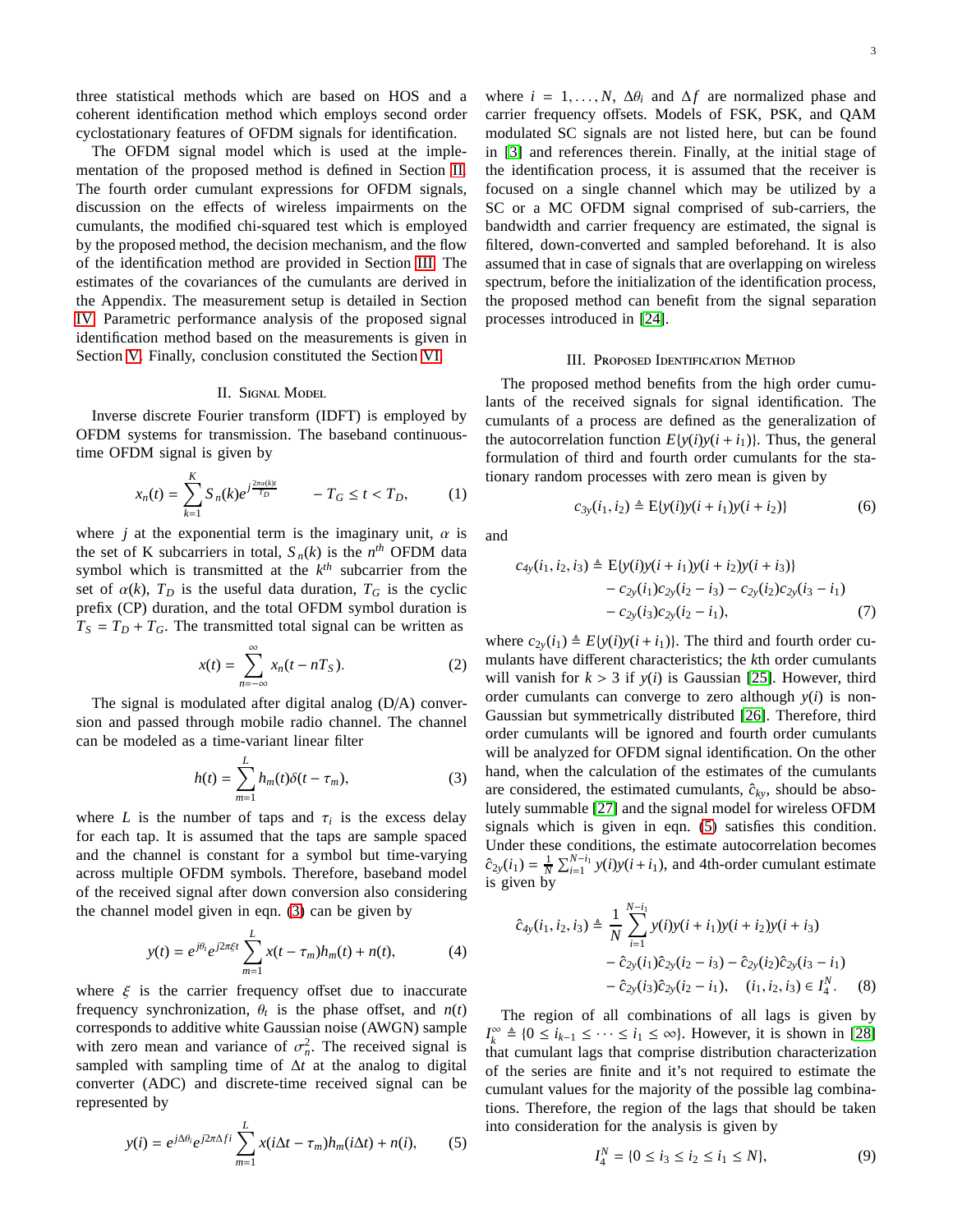4

and the sample estimates in eqn. [\(8\)](#page-2-4) should only be calculated over  $I_4^N$  as defined in eqn. [\(9\)](#page-2-5). The Gaussianity test will use lags of  $\hat{c}_{4y}$  that can be collected into an  $N_c \times 1$  vector. This vector constitutes a 3 dimensional triangular region and its length is given by  $N_c = N(N + 1)(N + 2)/6$ .

# <span id="page-3-1"></span>*A. Fourth Order Cumulants for OFDM Signals*

When the wireless signals are considered, the length of the data can be orders of thousands or tens of thousands of samples depending on the sampling rate and the recording time. Defining the  $I_4^N$  lag region and computing the components of vector  $\hat{c}_{4v}$  can become impractical in many cases.

The data set can be divided into smaller sections and processed in parallel or the data set can be shortened. However, even though the choice of  $N$  and consequently  $N_c$  is application dependent, in practice when a strong non-Gaussianity (*e.g.*, due to the multipath fading channel) present in short records *i.e*, *N* < 200, this will weaken the Gaussianity assumption and will lead to unreliability for the signal identification methods. Moreover, even for the shortest data sets, the size of the  $\hat{c}_{4y}$  vector can become very large and the computation of the cumulants can be impractical. However, [\[29\]](#page-11-27) and [\[22\]](#page-11-20) showed that, first, shrinking the lag region into  $I_4^M = \{i_3 = 0 \le i_2 = i_1 \le M\}$  does not lead to loss of significant distribution information for communications signals. The terms that are left over have very small influence on the features of the modulation type of the signal when compared to the set in the hand. Second, the lag distance can also be limited with  $M \approx 1.5T_s$  where  $T_s$  is the symbol duration for the signal under test. Therefore the cumulants should be evaluated only for the set of lags of  $(\lambda, \lambda, 0)$  where  $i_1 = i_2 = \lambda \in [0, 1.5T_s]$ . Under these conditions eqn. [\(8\)](#page-2-4) can be written as

$$
\hat{c}_{4y}(\lambda, \lambda, 0) \triangleq \frac{1}{N} \sum_{i=1}^{N-\lambda} y(i)y(i+\lambda)y(i+\lambda)y(i)
$$

$$
- \hat{c}_{2y}(\lambda)\hat{c}_{2y}(\lambda) - \hat{c}_{2y}(\lambda)\hat{c}_{2y}(-\lambda)
$$

$$
- \hat{c}_{2y}(0)\hat{c}_{2y}(0), \quad (i_1, i_2, i_3) \in I_4^M, \quad (10)
$$

and the open form becomes

$$
\hat{c}_{4y}(\lambda, \lambda, 0) = \frac{1}{N} \sum_{i=1}^{N-\lambda} y^2(i) y^2(i+\lambda) - \left[ \frac{1}{N} \sum_{i=1}^{N-\lambda} y(i) y(i+\lambda) \right]^2 \tag{11.1}
$$

$$
-\left[\frac{1}{N}\sum_{i=1}^{N-\lambda}y(i)y(i+\lambda)\right]\left[\frac{1}{N}\sum_{i=\lambda+1}^{N}y(i)y(i-\lambda)\right]
$$
(11.2)

$$
-\left[\frac{1}{N}\sum_{i=1}^{N} y^{2}(i)\right]^{2}.
$$
\n(11.3)

When the signal model in the eqn. [\(5\)](#page-2-3) is replaced into the eqn. [\(11.1\)](#page-3-0), the statements that are given in the eqn. [\(16\)](#page-4-0) is achieved. Instead of expanding whole eqn. [\(5\)](#page-2-3), eqn. [\(16\)](#page-4-0) is sufficient for the analysis at the next step. The results can then be generalized for the rest of the eqn. [\(5\)](#page-2-3). Note that the noise component  $n(i)$  is independent from the rest of the terms that constitute the received signal and vanishes due to its Gaussianity. Therefore any term that included noise component is eliminated from the expressions given in eqn. [\(16\)](#page-4-0). When further mathematical operations on eqn. [\(16\)](#page-4-0) is sought, the HOS theory [\[26\]](#page-11-24) indicates that if  $\eta_u$ , where  $u = 1, \ldots, k - 1$ , are constants then

$$
c_{ky}(\eta_1 i_1, \ldots, \eta_{k-1} i_{k-1}) = \left(\prod_{u=1}^{k-1} \eta_u\right) c_{ky}(i_1, \ldots, i_{k-1}), \qquad (12)
$$

and based on this property of cumulants, for the linear and time-invariant systems it can be written that

$$
y(i) = \sum_{j=-\infty}^{\infty} x(i-j)h(j) + n(i), \qquad \sum_{i=-\infty}^{\infty} |h(i)| < \infty \qquad (13)
$$

and *k*-th-order cumulants becomes [\[27\]](#page-11-25)

<span id="page-3-4"></span>
$$
\hat{c}_{ky}(i_1, i_2, i_3, \dots, i_{k-1}) =
$$
\n
$$
\hat{c}_{kx}(0, \dots, 0) \sum_{i=-\infty}^{\infty} h(i)h(i + i_1) \dots h(i + i_{k-1}).
$$
\n(14)

Assuming that the  $x(i)$  is i.i.d., in case of non-Gaussian signals, zero-lag fourth order cumulants will converge to the finite moments of  $\hat{c}_{4x}(0,0,0) \neq 0$  and in case of Gaussian distributed signals  $\hat{c}_{4x}(0,0,0) = 0$ . Thus  $\hat{c}_{4y}(0,0,0)$  will also converge to zero theoretically. However, this is not the case for wireless signals because, the signal model given in Section [II](#page-2-1) implies that wireless channel is time-variant across multiple symbols. Moreover, phase and frequency offset can not be assumed constant over the period of *N* symbols which can extend to a couple of hundreds as indicated in Section [III-A.](#page-3-1) Therefore it is not possible to shift the channel coefficients, phase and frequency offset components out of the cumulant equations. The i.i.d. property will not perfectly hold because of these additional components introduced to each sample of the signal when compared to eqn.[\(1\)](#page-2-6). Hence the high order cumulants of wireless signals will not only be determined by the transmitted signal, but also will depend on the communications medium characteristics. Furthermore, the probabilistic convergence of estimated cumulants  $\hat{c}_{ky}$  to the  $c_{ky}$  can be possible when  $y(i)$ samples are independent and well separated in time. This is called mixing conditions. However, the autocorrelation  $\hat{c}_{2y}(i_1)$ is estimated using sample averaging because instead of the series  $y(t)$ , the samples of the original series  $y(t)$  are employed in the process. Moreover, there is no synchronization process involved in the sampling stage. Therefore an irreducible error is introduced to the estimation of the cumulants. Under these conditions  $\hat{c}_{4y}$  will not converge perfectly to zero and can take different numerical values based on the channel conditions and communications medium. On the other hand, when the fourth order cumulants are written in the form of

<span id="page-3-3"></span><span id="page-3-2"></span><span id="page-3-0"></span>
$$
\hat{c}_{4y}(i_1, i_2, i_3) = \mathbb{E}\{y(i)y(i + i_1)y(i + i_2)y(i + i_3)\} - \mathbb{E}\{g(i)g(i + i_1)g(i + i_2)g(i + i_3)\},\tag{15}
$$

where  $\{g(i)\}\$ is a Gaussian random process, it can be inferred from the eqn. [\(15\)](#page-3-2) that fourth order cumulants provide a measure of distance of the distribution of the signal samples form Gaussianity. Considering the fact that the transmitted SC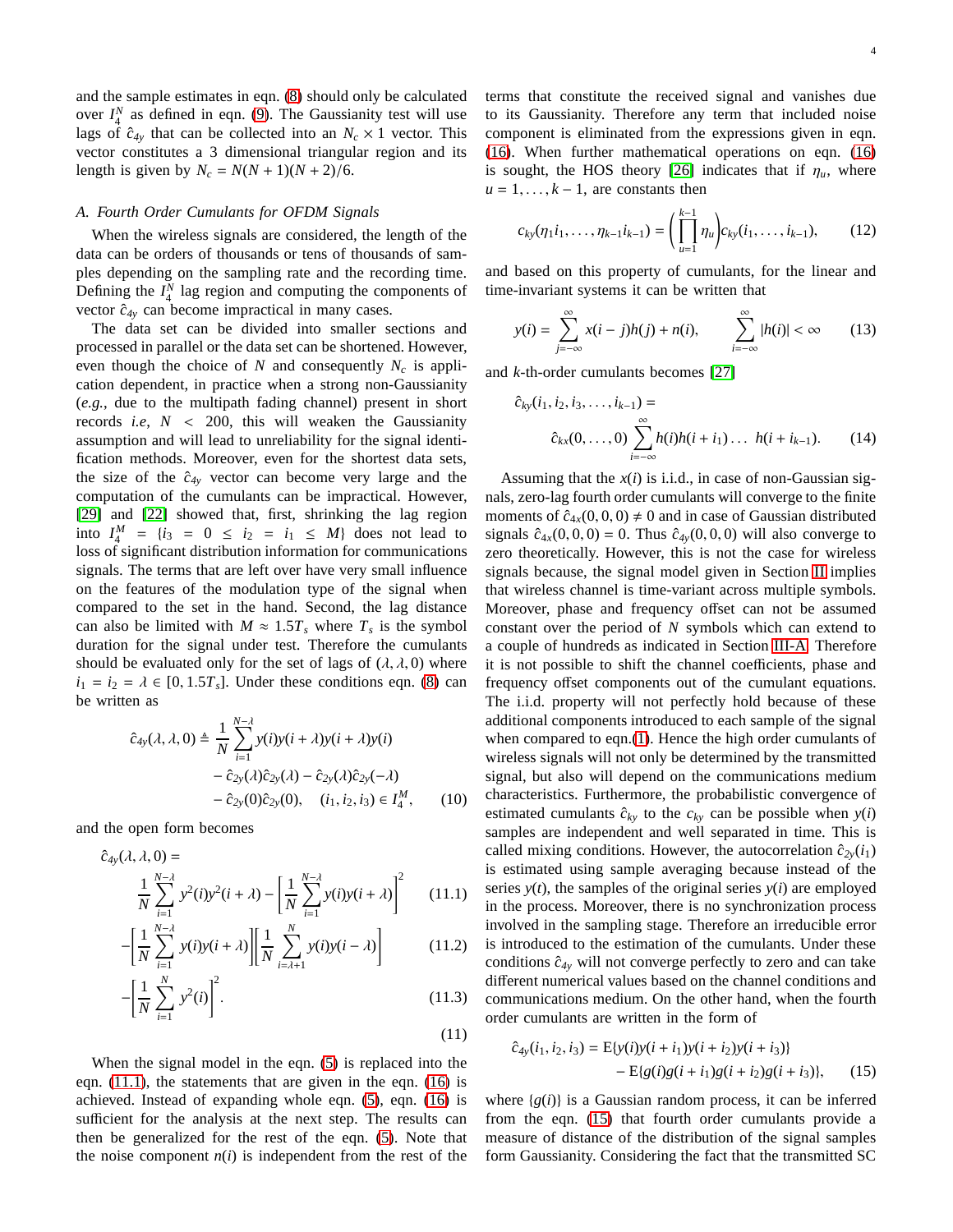$$
y^{2}(i)y^{2}(i+\lambda) - \left[\frac{1}{N}\sum_{i=1}^{N-\lambda}y(i)y(i+\lambda)\right]^{2} = \frac{1}{N}\sum_{i=1}^{N-\lambda}e^{2j(\Delta\theta_{i}+\Delta\theta_{i+\lambda})}e^{j2\pi\Delta ft}\left(\sum_{m=1}^{L}x(i\Delta t-\tau_{m})h_{m}(i\Delta t)\right)^{2}\left(\sum_{m=1}^{L}x((i+\lambda)\Delta t-\tau_{m})h_{m}((i+\lambda)\Delta t)\right)^{2}
$$

$$
-\left[\frac{1}{N}\sum_{i=1}^{N-\lambda}e^{2j(\Delta\theta_{i}+\Delta\theta_{i+\lambda})}e^{j2\pi\Delta ft(i+\lambda)}\sum_{m=1}^{L}x(i\Delta t-\tau_{m})h_{m}(i\Delta t)\sum_{m=1}^{L}x((i+\lambda)\Delta t-\tau_{m})h_{m}((i+\lambda)\Delta t)\right]^{2}
$$
(16)

signals will also be affected from same propagation characteristics and consequently their estimates of HOS will change, it is still plausible to assume that estimates of the fourth order cumulants of OFDM signals will converge to *closer* numerical values to zero when compared to SC carrier signals. However, under wireless channel conditions and propagation characteristics, the statistical identification methods which are based on fixed thresholds or empirical numerical values such as [\[4\]](#page-11-28), [\[6\]](#page-11-4), [\[8\]](#page-11-6), [\[9\]](#page-11-7) will fail to identify OFDM signals consistently. To this end, a new approach is required to the identification of OFDM signals for wireless communications systems.

### <span id="page-4-5"></span>*B. The Gaussianity Test and Decision Mechanism*

−

*N*

*i*=1

1 *N* X *N*−λ *i*=1

It is known from [\[30\]](#page-11-29) that asymptotic Gaussianity of the summable cumulants leads to

$$
\sqrt{N}(\hat{c}_{4y} - c_{4y}) \underset{N \to \infty}{\overset{dist.}{\sim}} D^{r}(0, \Sigma_c) \tag{17}
$$

where  $D^r$  denotes real Gaussian distribution,  $c_{4y}$  is the 4thorder cumulant vector which holds the theoretical cumulant values  $c_{4y} \triangleq \lim_{N \to \infty} E\{\hat{c}_{4y}\}\$ , and  $\Sigma_c$  is the asymptotic covariance matrix of  $c_{4y}$  which has the close form of

$$
\Sigma_c \triangleq \lim_{N \to \infty} N \mathbb{E} \{ (\hat{c}_{4y} - c_{4y}) (\hat{c}_{4y} - c_{4y})' \}. \tag{18}
$$

where  $'$  denotes the transpose operation. Therefore, the timedomain Gaussianity test can be formulated as a binary hypothesis problem of

$$
\mathcal{H}_0: \hat{c}_{4y} \sim D^r(0, N^{-1}\Sigma_c)
$$
  
\n*vs.*  
\n
$$
\mathcal{H}_1: \hat{c}_{4y} \sim D^r(c_{4y}, N^{-1}\Sigma_c), \sim c_{4y} \neq 0.
$$
 (19)

To be able to solve the problem, in this study, the  $d_{G,4}$  test which was proposed in [\[21\]](#page-11-19) is adopted to the peculiar case of OFDM signal identification under multipath wireless channels. Therefore the binary hypothesis problem which is given in eqn. [\(19\)](#page-4-1) can be addressed by a chi-square test called as  $d_{G,4}$  which is defined as

<span id="page-4-2"></span>
$$
d_{G,4} \triangleq N\hat{c}_{4y}\hat{\Sigma}_c^{-1}\hat{c}_{4y},\tag{20}
$$

and from [\[21\]](#page-11-19) it can be seen that

$$
d_{G,4} = N\hat{c}_{4y}'\hat{\Sigma}_c^{-1}\hat{c}_{4y}\overset{dist.}{\underset{N\to\infty}{\sim}}\chi^2_{N_c}.
$$
 (21)

The pseudo-inverse of  $\hat{\Sigma}^{-1}$  should replace inverse in the equations below if  $\hat{\Sigma}$  rank-deficient. Therefore, for an  $\alpha$  level significance the test in eqn. [\(19\)](#page-4-1) becomes a chi-squared test which can be defined by

<span id="page-4-3"></span>
$$
d_{G,4} \underset{\mathcal{H}_0}{\geq} t_G = \chi^2_{N_c}(\alpha). \tag{22}
$$

 $t_G$  is  $\chi^2$  disribution table value with degree of freedom of  $\alpha$ . The probability of the false alarm is given by

$$
P_F \triangleq \alpha \le P[d_{G,4} \ge \chi^2_{N_c} | \mathcal{H}_0]
$$
 (23)

<span id="page-4-0"></span>5

Under  $H_1$ , the distribution of  $d_{G,4}$  is estimated from eqn. [\(19\)](#page-4-1) as

$$
d_{G,4} \sim D^{r} [N \hat{c}_{4y}^{'} \hat{\Sigma}_{c}^{-1} \hat{c}_{4y}, 4N \hat{c}_{4y}^{'} \hat{\Sigma}_{c}^{-1} \hat{c}_{4y}]
$$
 (24)

and the probability of detection is given by

<span id="page-4-4"></span>
$$
P_D \triangleq \alpha \le P[d_{G,4} \ge t_G|\mathcal{H}_1].\tag{25}
$$

The fourth order cumulant and covariance matrix estimation processes derived herein is utilized by the introduced asymptotic chi-squared CFAR test. Thus the effects of fading channels which can lead to stronger non-Gaussian components are minimized by the involvement of covariances of the cumulants. Selection of the threshold is conducted by employing the  $\chi^2$  test tables based on the degree of freedom of the distribution. On the other hand, fourth order cumulant covariance matrix estimate computation is a long and complex procedure which requires involvement of products of the cross moment terms. Moreover, computation of the  $\Sigma_c$  can become impractical when  $\hat{c}_{4y}$  vector becomes very large. However, peculiar to the OFDM signals, under the conditions defined in Section [III-A,](#page-3-1) covariance matrix estimate calculation becomes a simpler process. The general form of covariance estimates of the cumulants for OFDM signals is derived based on the computations in [\[27\]](#page-11-25) (eqn. 2.3.8) and [\[21\]](#page-11-19) and reduced to three equations which are consist of several moments of the received signal. The computation process can be found in the Appendix. Furthermore, the test is originally applied to real processes and in this paper the same approach is maintained because the distributional characteristics of the complex signals are also retained by the imaginary and real parts. Besides, operating in real or imaginary domain reduces the computation time for the test output when compared to complex domain. Therefore, the analysis for wireless OFDM signals can be given over either of these domains and the analysis can be extended to complex domain [\[22\]](#page-11-20). The proposed OFDM signal identification method can be executed as follows:

- <span id="page-4-1"></span>• calculate the estimates of the fourth order cumulants of the received signal based on given degree of freedom, i.e., *M*, using equation [\(11\)](#page-3-3),
- calculate the  $\Sigma_c^{-1}$  of the fourth order cumulants based on the equations given in Appendix,
- calculate the chi-squared test result from the equation [\(20\)](#page-4-2), using the estimates computed in the previous two steps, and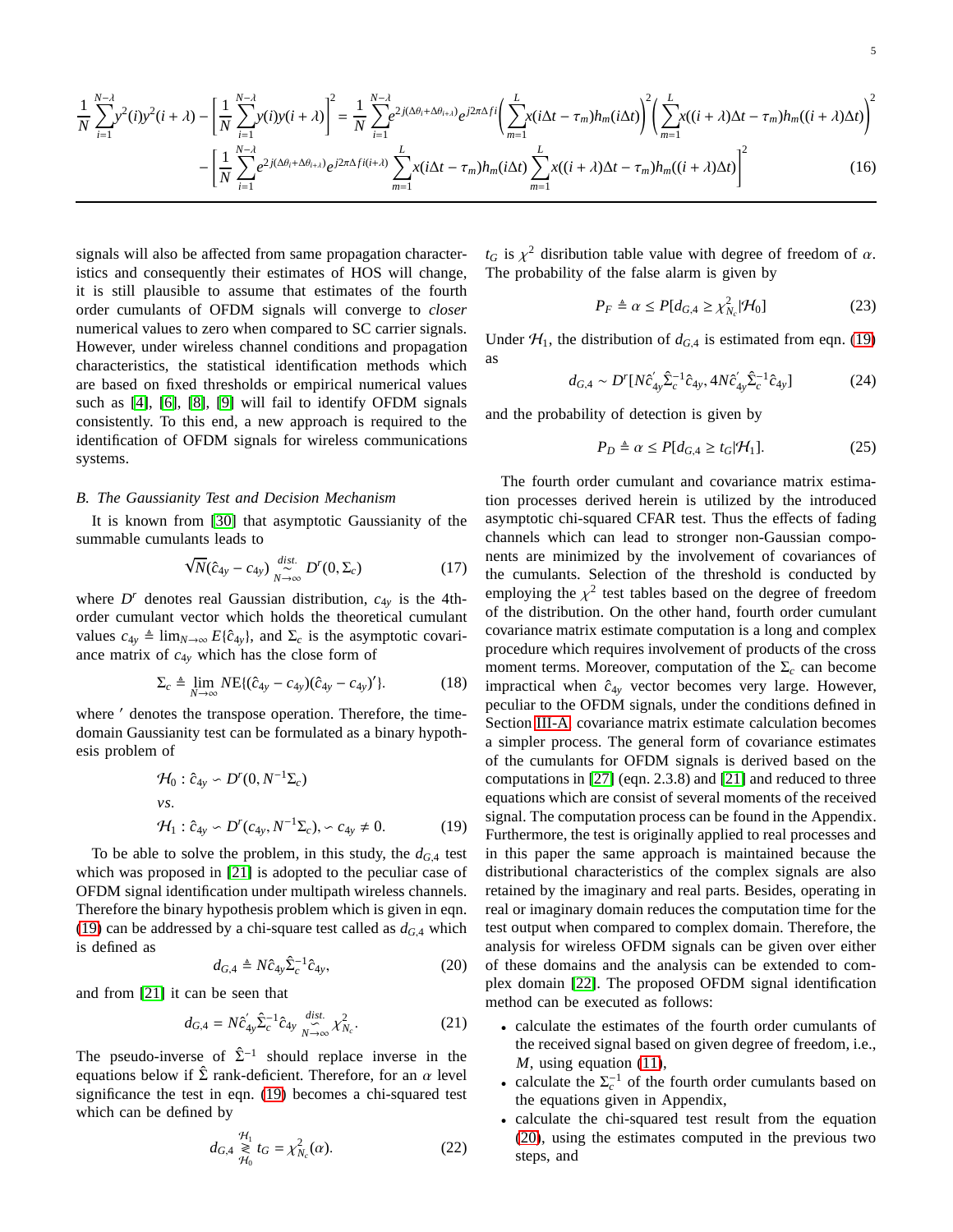| Parameter                     | Value                              |
|-------------------------------|------------------------------------|
| Carrier frequency             | 2140 MHz                           |
| $T_r/R_r$ distance            | 18.24 feet                         |
| Modulation type               | SC-PSK, SC-FSK, SC-OAM, OFDM-OAM   |
| Modulation order              | 2.4.8.16.32.64.128.256             |
| Number of symbols             | 64, 128, 256, 512, 1024, 2048      |
| SNR level                     | $-4$ to 15 dB                      |
| Symbol rate                   | $250$ kHz                          |
| Filter type                   | Root raised cosine, $\alpha = 0.3$ |
| Frequency Offset $(\Delta f)$ | $10$ Hz (max.)                     |
|                               | TABLE                              |

<span id="page-5-2"></span>Measurement setup: the values of the used parameters

• compare the test result with the tabular value of the test with the given degree of freedom and make the decision based on equation [\(22\)](#page-4-3).

The calculation of the estimates of the cumulants at the first step of the proposed method is achieved by a set of multiplication, shifting, and summation operations for a limited number of lags. Moreover in the Appendix, the estimation of the covariance matrix in the second step of the proposed method is reduced down to calculation of a set of highorder moments which does not include any shifting operations. These mathematical operations can be implemented over microprocessors or micro-controllers of the measurement devices by the utilization of smart mathematical algorithms which avoid calculation duplications. Therefore, the implementation of the proposed method can be greatly simplified. Furthermore, the construction of the decision process at the last two steps consist of very straightforward multiplication and comparison operations which do not introduce an additional complexity to implementation of the proposed method over the wireless communications systems.

#### IV. Measurement Setup

<span id="page-5-0"></span>A measurement setup is developed to investigate the identification performance of the proposed method. The measurement system consists of an Agilent ESG E4438C signal generator  $(T_x)$ , an Agilent E4440A PSA series spectrum analyzer  $(R_x)$ and accompanying vector signal analyzer (VSA) software to record the signals, a tuple of omni-directional antennas to cover the wireless communications bands of interest, a laptop computer, cables, and connectors. All the measurement process is controlled by the laptop computer. The signal generator and the spectrum analyzer are connected to the network router and the laptop computer commands both devices through the transmission control protocol and internet protocol. The signal transmission and the reception starts and ends with the commands that are sent by the laptop computer. The setup is depicted in Fig. [1\(a\).](#page-6-0) Moreover, the signal generator supports the generation and transmission of waveforms that are designed separate from the generator. Therefore, a signal generation software is developed in MATLAB to be able to obtain the full control of the data generation and transmission procedures.

The developed software generates the SC-PSK, SC-FSK, SC-QAM, and OFDM modulated signals with various modulation orders based on the signal model in Section [II.](#page-2-1) The OFDM signals employ QAM as the underlaying modulation technique over 64 active carriers with 250 kHz spacing. *T<sup>G</sup>* is also selected as 1/4*TD*. The signal generation software generates the designed waveforms at the laptop and uses vendor provided library functions to access the signal generator. As the software accesses the generator, it uploads generated waveforms to the device and commands the signal generator to transmit the predefined number of symbols of the waveform at the defined frequency band, with the predefined signal power. Moreover, signal parameters such as modulation type and order can also be adjusted by the software. Therefore the parametric analysis which is based on the measurement parameters such as SNR, modulation type, data length, and modulation order can be done methodologically. On the other hand, the VSA software provided by the vendor is employed for signal acquisition and recording purposes. SNR of the received signal is also determined by this software. Therefore, all the signal transmission loop is controlled and completed on the laptop computer while the transmitter and the receiver is allocated to different locations in the laboratory. The list of the all parameters used in the measurement process is given in TABLE [I.](#page-5-2) The measurements are repeated for 200 times for each changing parameter by the aid of signal generation software.

The measurement environment also has an important effect over the performance of the proposed method. The  $T_x/R_x$ devices are fixed to certain allocations in the measurement laboratory which has scattering surfaces such as metal panels, other measurement and calibration equipment, tables, chairs etc., as shown in Fig. [1\(b\).](#page-6-1) Therefore, the measurement environment is a highly reflective indoor environment. It should be noted that the performance of any signal identification method will be affected under these conditions, because the wireless channel is defined by the heavily reflective nature of the indoor environment. These circumstances can be assumed to be the bottom line performance conditions and it can also be assumed that the identification performance of the proposed method will increase as the system is deployed outdoors with relatively less reflections.

#### V. Measurement Results

<span id="page-5-1"></span>A CFAR detector is implemented based on the proposed method and the equations [\(20\)](#page-4-2)-[\(25\)](#page-4-4) in Section [III-B](#page-4-5) for  $P_F$  of 0.001, 0.01, 0.1 and 200 measurements. On the other hand, a frequency shift of  $\Delta f = 10$  Hz is added to the signal generation process to imitate the Doppler shift and other impairments that cause the shift in the frequency. In Fig. [2,](#page-6-2) [3,](#page-6-3) and [4](#page-6-4) the *P<sup>D</sup>* results for OFDM vs. SC signals are given for 1024 symbols, modulation order of 32,  $M = 1.5T<sub>S</sub>$ , and various SNR levels. The results indicate that best separation is achieved against SC-FSK, SC-PSK and SC-QAM consecutively. Especially for *P<sup>F</sup>* of 0.1, and 0.01, a certain confidence level is achieved at 2 dB of SNR for SC-FSK signals, at 6 dB for SC-PSK, and at 9 dB for SC-QAM.

The detection performance of the proposed method falls sharply in a range of couple of dBs at the end of positive SNR region for all signals and identification becomes impossible when the SNR is negative. The measurement results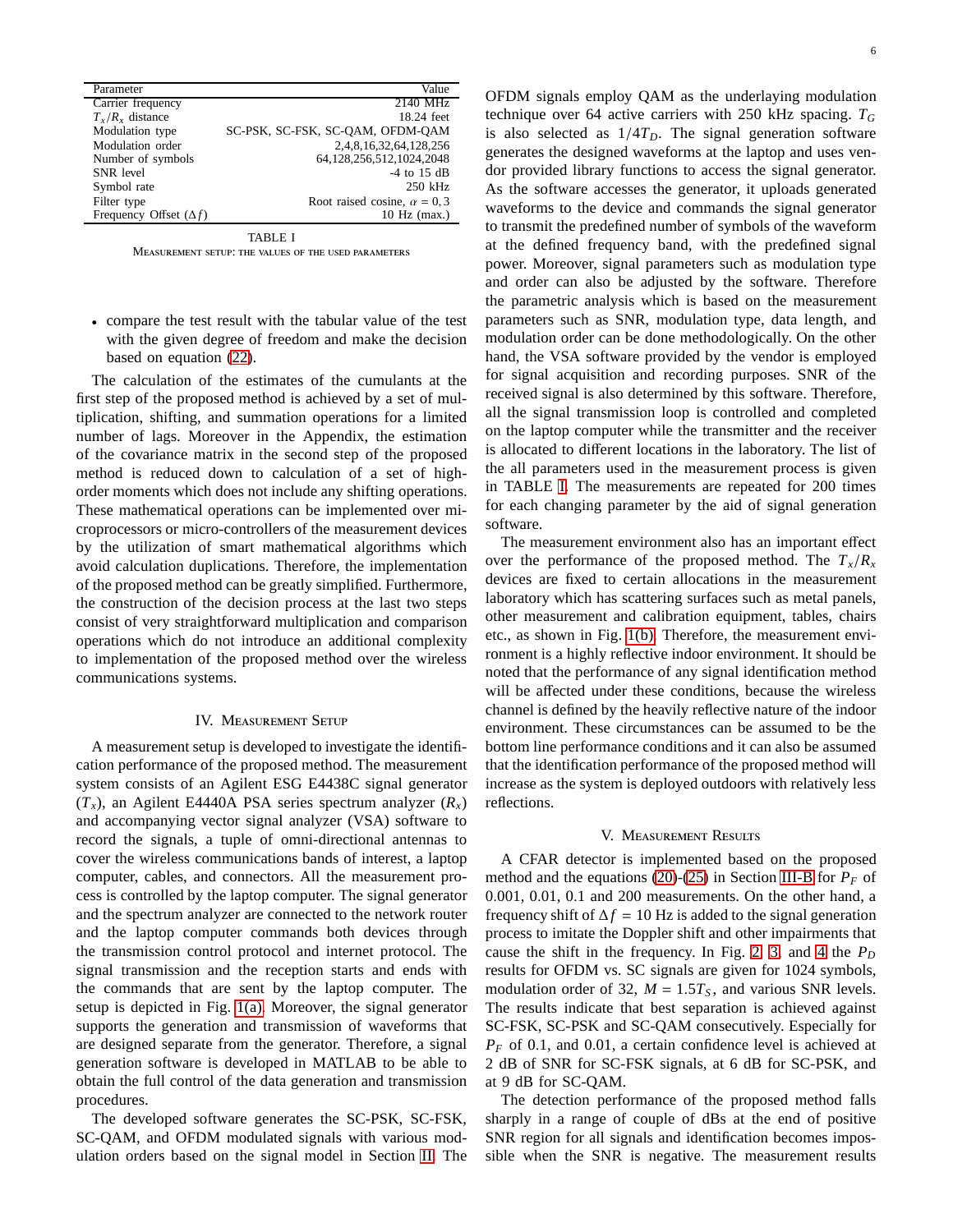<span id="page-6-0"></span>

(a) Measurement setup: transmitter, receiver, laptop computer, router and their connections.

Fig. 1. The measurement setup and environment.



<span id="page-6-2"></span>Fig. 2. Probability of detection for SC-FSK v.s. OFDM: *N* = 1024, modulation order = 32,  $M = 1.5T<sub>S</sub>$ .



<span id="page-6-3"></span>Fig. 3. Probability of detection for SC-PSK v.s. OFDM: *N* = 1024, modulation order = 32,  $M = 1.5T<sub>S</sub>$ .

indicate that the noise dominates the test statistics in this region, therefore identification performance deteriorates. SC-QAM follows other modulation types in terms of performance in all measurements because the underlying modulation that



(b) A general overview of the measurement environment.

<span id="page-6-1"></span>

<span id="page-6-4"></span>Fig. 4. Probability of detection for SC-QAM v.s. OFDM: *N* = 1024, modulation order = 32,  $M = 1.5T<sub>S</sub>$ .

is employed by the OFDM signal is also QAM. For the modulation order of 32, 1024 symbols, and  $P_F = 0.1$ , detection performance above 0.9 is achieved at 0 dB of SNR for OFDM vs. SC-FSK, at 2 dB for OFDM vs. SC-PSK, and at 3 dB for OFDM vs. SC-QAM.

The measurement results are compared with the simulation results which are based on [\[23\]](#page-11-21) for each signal type and  $P_F = 0.01$  in Fig. [5,](#page-7-0) [6,](#page-7-1) and [7.](#page-7-2) Except for a set of negative SNR values, in general the comparison plots indicate that simulation results are slightly better and in some cases -especially in the initial positive SNR region, an increase of 0.1 at the  $P_D$ values can be observed for all signals. This is the indication of the significant effect of measurement environment depicted in Section [IV](#page-5-0) over the wireless channel and consequently on the performance of the proposed method in contrary to the four taps simulated channel implemented in [\[23\]](#page-11-21). On the other hand, transmitter and the receiver are directly connected with a cable and the measurement process is synchronized by the available software libraries in both of the devices. These conditions imply only the effect of AWGN is introduced to the received signal during the transmission, thus the plots that are given in the same figures with the label of AWGN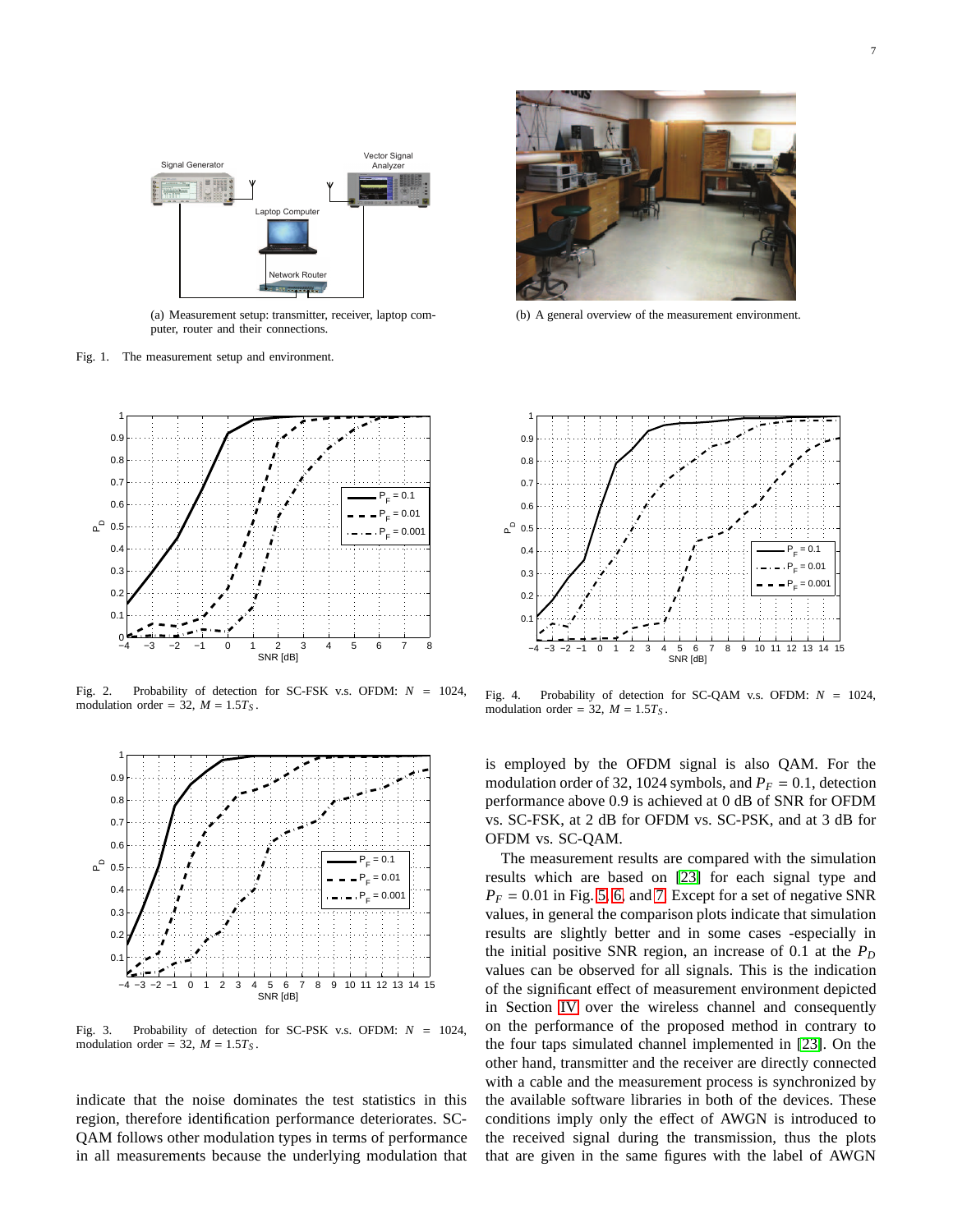

<span id="page-7-0"></span>Fig. 5. *P<sub>D</sub>* performance comparison for SC-FSK v.s. OFDM: AWGN channel, simulations, measurements. ( $P_F = 0.01$ ),  $N = 1024$ , modulation order = 32,  $M = 1.5T_s$ 



<span id="page-7-1"></span>Fig. 6. *P<sub>D</sub>* performance comparison for SC-PSK v.s. OFDM: AWGN channel, simulations, measurements. ( $P_F = 0.01$ ),  $N = 1024$ , modulation order = 32,  $M = 1.5T<sub>S</sub>$ 

can be considered as the upper bound performance limits for the proposed signal identification method. These measurement indicate  $P_D$  above 0.9 for 0 dB of SNR in case of FSK vs. OFDM, 1 dB in case of PSK vs. OFDM, and 5 dB in case of QAM vs. OFDM.

The  $P<sub>D</sub>$  performance of the proposed method is also investigated by employing QPSK modulated SC wideband code division multiple access (WCDMA) and OFDM based LTE signals. The transmission bandwidth for WCDMA is 5 MHz and LTE system is also configured to 5 MHz transmission bandwidth with 15 KHz spaced carriers and fast Fourier transform size of 512. The signals are generated from the wireless standards based libraries available in the Agilent ESG E4438C signal generator. The rest of the measurement parameters are kept same as given in TABLE [I.](#page-5-2) The measurement results show similarity with that of generic SC-PSK measurements however, *P<sup>D</sup>* leads to certain identification at higher SNR values when compared to the generic case.

The effect of the change of modulation order on the test



<span id="page-7-2"></span>Fig. 7. *P<sub>D</sub>* performance comparison for SC-QAM v.s. OFDM: AWGN channel, simulations, measurements.  $(P_F = 0.01)$ ,  $N = 1024$ , modulation  $order = 32, M = 1.5T_S$ 



Fig. 8. Probability of detection for WCDMA v.s. LTE:  $M = 1.5T<sub>S</sub>$ .

statistics is investigated in Fig. [9](#page-8-0) when the SNR is 7 dB,  $P_F = 0.1$ , and 1024 symbols are recorded. While SC-FSK separation barely depends on the modulation order, as the order increase above 8, the proposed method performs better for SC-PSK steadily, and *P<sup>D</sup>* reaches to the levels above 0.95. In case of SC-QAM signals, the best performance is achieved as the modulation order reaches to 32 with  $P_D > 0.96$ . The measurement results indicate no significant effect of modulation order over identification performance.

Data length or number of symbols used is also another important parameter which affects the performance of the statistical tests. Fig. [10](#page-8-1) displays the detection performance of the proposed method with the changing number of symbols for 7 dB SNR,  $P_F = 0.1$ , and modulation order of 32 for each signal type. Below 128 symbols the proposed method performs poorly due to the problems discussed in Section [III.](#page-2-0) While the test performs well for FSK signals over 256 symbols with  $P_D$  > 0.95, for all SC signals the test performance is optimized as the number of symbols reaches 512. The degradation in the test performance after 1024 symbols is due to central limit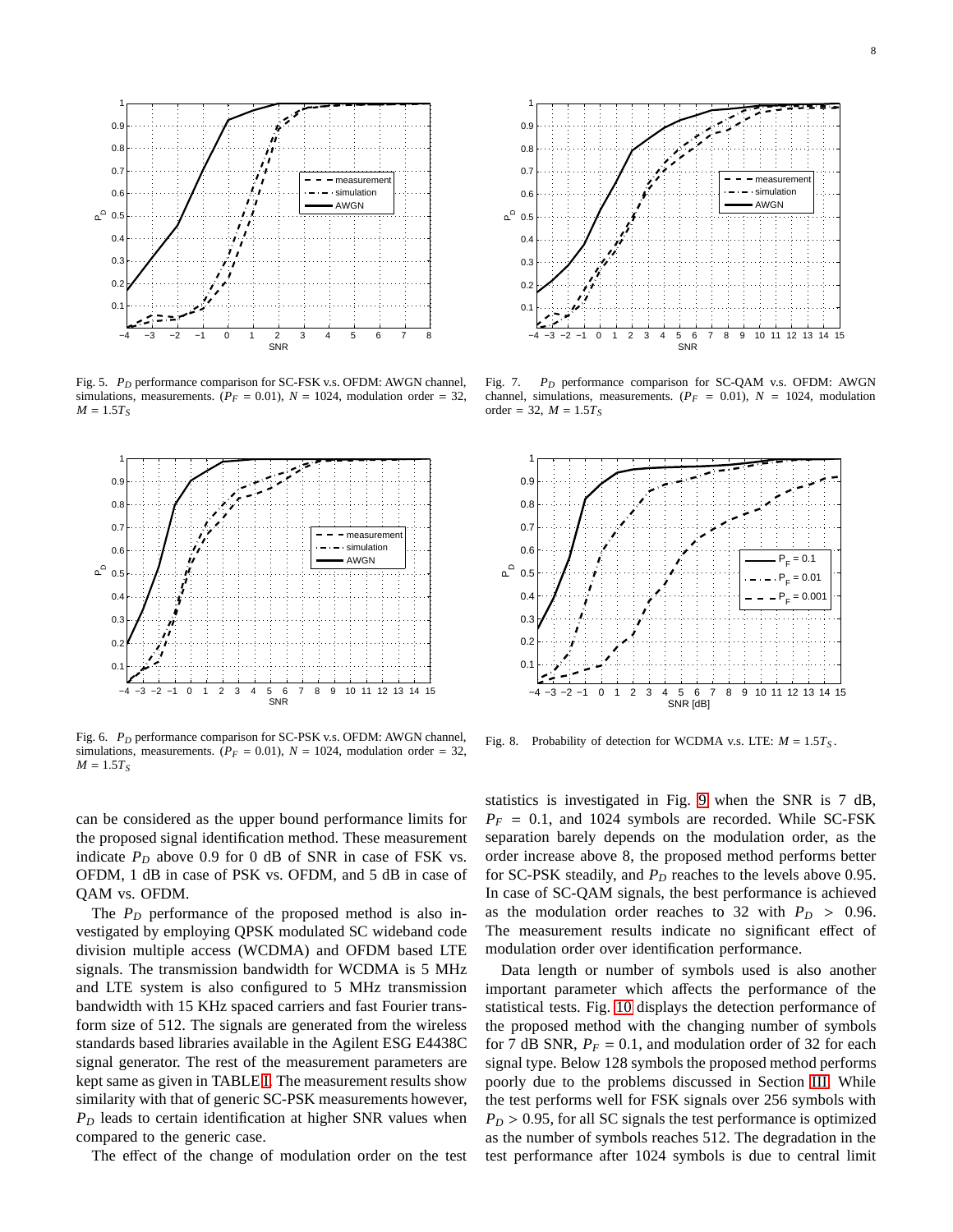

<span id="page-8-0"></span>Fig. 9. Effect of modulation order on the identification:  $(P_F = 0.1)$ , SNR = 7 dB,  $N = 1024$ ,  $M = 1.5T<sub>S</sub>$ 



<span id="page-8-1"></span>Fig. 10. Effect of number of symbols on the identification:  $(P_F = 0.1)$ , SNR  $= 7$  dB, modulation order  $= 32$ .  $M = 1.5T<sub>S</sub>$ .

theorem.

The lag distance which also determine the degree of freedom of the test has an important effect on the identification performance of the proposed method. More information about the distribution of the received signal is introduced to the decision process as the lag distance increases. However, the computation time required to calculate the estimates of the cumulants will also increase as the lag distance increases. The detection improvements for increased lag distance in terms of symbol duration is given in Fig. [11](#page-8-2) for  $N = 1024$ , SNR = 7 dB, modulation order of 32 and  $P_F = 0.01$ . The oversampling rate is double the Nyquist rate, therefore, for instance,  $M = 0.5T<sub>S</sub>$  corresponds to 2 samples. A significant gain of 0.4 in the detection performance can be noticed in case of QAM signals as the lag distance increase from 0.5 to 2.5, however computation time requirements also increase significantly. For other signal types the  $P<sub>D</sub>$  performances are steady *i.e.*, above 0.9.

Finally the identification performance of the proposed method is compared with three of the non-coherent statistical methods and a coherent method that are available in the



<span id="page-8-2"></span>Fig. 11. Effect of lag distance (degree of freedom) on the identification:  $(P_F = 0.01)$ ,  $N = 1024$ , SNR = 7 dB, modulation order = 32.

literature. One of these methods, which is introduced in [\[8\]](#page-11-6) depends on the fourth and the sixth orders of moments of the OFDM signals and introduces an MMSE algorithm based on these moment functions (MMSE-M). Secondly in [\[6\]](#page-11-4), a method based on the combination of fourth order moments and the amplitude estimation is introduced (AE-M) and third, sums of fourth order cumulants are used for OFDM v.s. SC classification in [\[4\]](#page-11-28) (SUM-C). The coherent method employs a two stage identification procedure to distinguish SLCD, BT-SLCD, and OFDM signals from each other based on the unique second order cyclostationary features of these signals. First the SLCD signals are distinguished from the BT-SLCD/OFDM pair, then these two signals are identified in the second stage [\[16\]](#page-11-14) (BT-SLCD), however the first stage of the signal classification algorithm is investigated for the comparison purposes assuming that the there are two possible signal types. The performance comparison with these methods can be found in Fig. [12](#page-9-1) for the SC-PSK case. Modulation order is selected as 32,  $P_F = 0.01$ , and  $N = 1204$ .

The proposed method performs better than the non-coherent methods because of the underlying test structure which does not depend on fixed thresholds and utilization of the estimates of the covariances of the cumulants in the identification process. At 1 dB SNR region, the proposed method outperforms other methods with the  $P_D$  margin of 0.2. For the 5 dB of SNR, the margin is 0.15 with SUM-C, 0.08 with AE-M, and 0.05 with MMSE-M. As the SNR reaches to 10 dB, the tests converge to closer  $P<sub>D</sub>$  rates. On the other hand, while the coherent BT-SLCD algorithm outperforms the proposed method on the low-SNR region, the identification performance of the proposed method converges to the BT-SLCD around the 8 dB SNR region. These results are expected when it is considered that in general coherent techniques have better performance than the statistical test, trading a certain level of increase in the algorithm complexity and availability of certain information to the receiver beforehand with improvements in terms identification performance. The performance comparison for SC-FSK and SC-QAM signals are not included, but similar results are observed.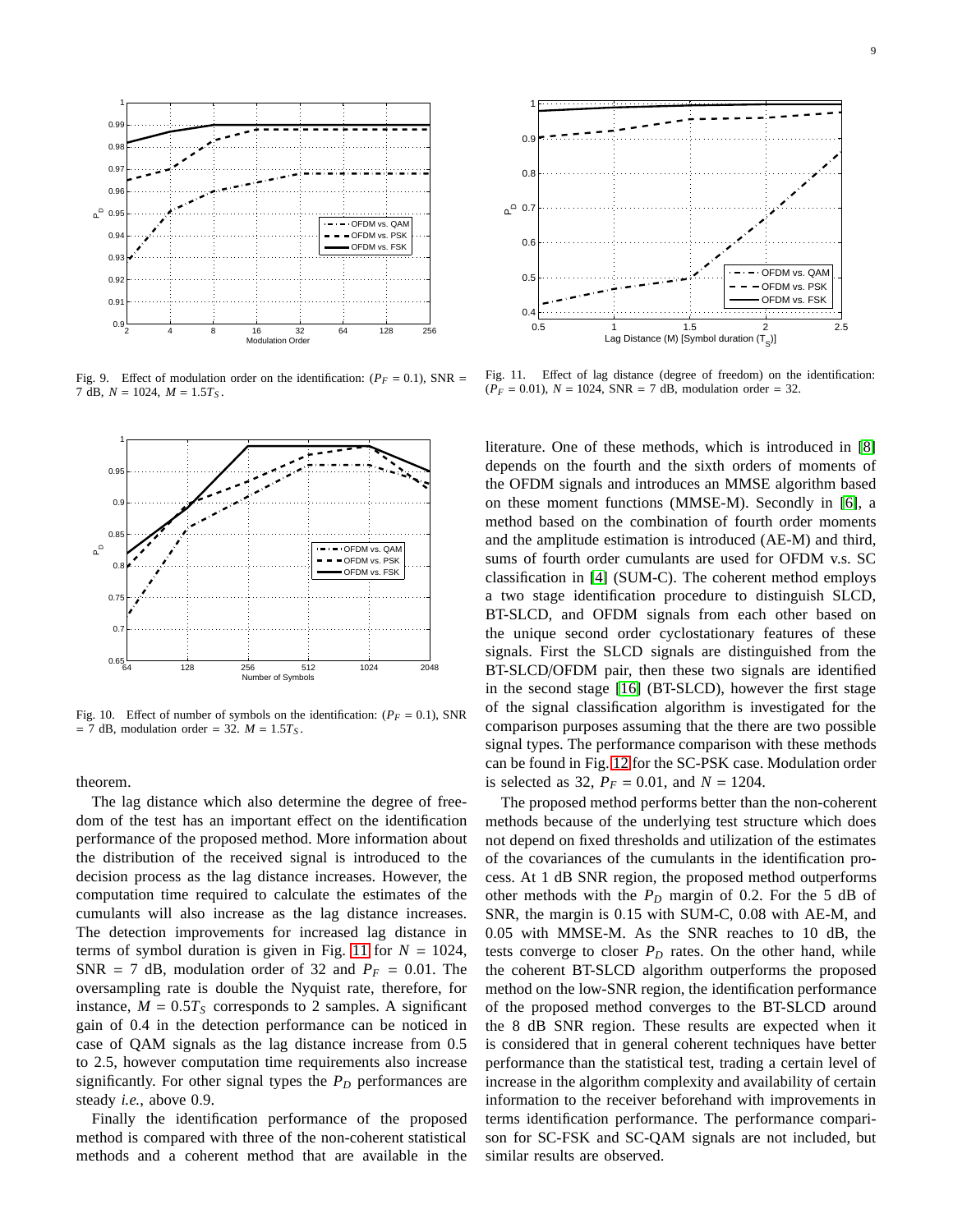

<span id="page-9-1"></span><span id="page-9-0"></span>Fig. 12. Performance comparison with other algorithms: SC-PSK v.s. OFDM,  $(P_F = 0.01)$ ,  $N = 1024$ , modulation order = 32,  $M = 1.5T_S$ .

# VI. CONCLUSION

Signal identification is a vital component of modern wireless communications systems. In this paper first, fourth order cumulant estimates of wireless OFDM signals are given. Secondly, it is shown that wireless impairments have significant impacts on the distribution characteristics of wireless signals. Then, an OFDM signal identification method which employs estimates of fourth order cumulants and their covariances for limited number of lags is proposed. The cumulant and the covariance matrix calculations are greatly simplified particularly for OFDM signals. The method utilizes a modified  $\chi^2$  test at the decision process and symbol duration information is used to determine the number of cumulant legs or the degree of freedom of the underlying Gaussianity test. In practice, degree of freedom which is  $M > 10$  can satisfy certain confidence levels, thus the requirement for the symbol duration can also be waived. A measurement setup is developed to validate the performance of the proposed method realistically. The identification performance of the method is provided utilizing parameters such as modulation order and type, data length, and degree of freedom of the  $\chi^2$  test. A CFAR detector is used in the performance analysis. The method performs better than other statistical identification methods under the wireless multipath fading channel conditions and it is robust against the changing modulation order and data length. However the identification performance is affected under low-SNR, because of the time-domain Gaussianity of the OFDM signals. *P<sub>D</sub>* of more than 0.9 is achieved for all signal types when  $P_F = 0.1$ .

#### **APPENDIX**

The asymptotic covariances of sample cumulants can be estimated based on the straightforward asymptotic covariance expression for the cumulant orders up to  $k = 3$  [\[28\]](#page-11-26). However, the covariance estimation becomes a complex procedure for  $k > 3$  due to the combinations of products of the second and fourth order moments. The estimate of the 4-th order cumulants can be written in terms of moments as [\[21\]](#page-11-19)

$$
\hat{c}_{4y}(i_1, i_2, i_3) = \hat{m}_{4y}(i_1, i_2, i_3) - \hat{m}_{2y}(i_1)\hat{m}_{2y}(i_2 - i_3) \n- \hat{m}_{2y}(i_2)\hat{m}_{2y}(i_3 - i_1) - \hat{m}_{2y}(i_3)\hat{m}_{2y}(i_1 - i_2)
$$
\n(A.1)

where

$$
\hat{m}_{ky}(i_k) \triangleq \frac{1}{N} \sum_{t=0}^{T-1} y(t) y(t+i_1) y(t+i_2) \dots y(t+i_{k-1}), \quad (A.2)
$$

and  $i_k \triangleq (i_1, i_2, \ldots, i_{k-1})$ . The computation of each entry  $cov{\hat{c}_{4y}(i_1, i_2, i_3), \hat{c}_{4y}(j_1, j_2, j_3)}$  of the  $\Sigma_c$  becomes a computationally consuming process under  $I_4^N$ . However the computation of the diagonal entries defined by  $I_4^M$  is sufficient for OFDM signals. If  $\lambda = i_1 = i_2$ ,  $\beta = j_1 = j_2$ ,  $i_3 = j_3 = 0$  and  $0 \leq \beta \leq M$ , the open for of covariance of  $\hat{c}_{4y}$  can be given in three parts and the first part is consists of covariances of two fourth order moments as

<span id="page-9-4"></span><span id="page-9-3"></span>
$$
c_1 = cov\{\hat{m}_{4y}(\lambda, \lambda, 0), \hat{m}_{4y}(\beta, \beta, 0)\},\tag{A.3a}
$$

and the second part will be consist of various combinations of covariances of fourth order and second order moments. The open expression of these terms are given by

$$
c_2 = cov\{\hat{m}_{4y}(\lambda, \lambda, 0), \hat{m}_{2y}(\beta)\hat{m}_{2y}(\beta)\}\tag{A.3b1}
$$

+ 
$$
cov{\hat{m}_{4y}(\lambda, \lambda, 0), \hat{m}_{2y}(\beta)\hat{m}_{2y}(-\beta)}
$$
 (A.3b2)

+ 
$$
cov{\hat{m}_{4y}(\lambda, \lambda, 0), \hat{m}_{2y}(0)\hat{m}_{2y}(0)}
$$
 (A.3b3)

+ 
$$
cov{\hat{m}_{4y}(\beta,\beta,0), \hat{m}_{2y}(\lambda)\hat{m}_{2y}(\lambda)}
$$
 (A.3b4)

+ 
$$
cov{\hat{m}_{4y}(\beta,\beta,0), \hat{m}_{2y}(\lambda)\hat{m}_{2y}(-\lambda)}
$$
 (A.3b5)

<span id="page-9-5"></span>+ 
$$
cov{\hat{m}_{4y}}(\beta, \beta, 0), \hat{m}_{2y}(0)\hat{m}_{2y}(0)
$$
, (A.3b6)

and finally the third term will be constituted by the covariances of all possible second order moments of the estimated cumulants as

$$
c_3 = cov\{\hat{m}_{2y}(\lambda)\hat{m}_{2y}(\lambda), \hat{m}_{2y}(\beta)\hat{m}_{2y}(\beta)\}\
$$
 (A.3c1)

+ 
$$
cov\{\hat{m}_{2y}(\lambda)\hat{m}_{2y}(\lambda), \hat{m}_{2y}(\beta)\hat{m}_{2y}(-\beta)\}
$$
 (A.3c2)

+ 
$$
cov{\hat{m}_{2y}(\lambda)\hat{m}_{2y}(\lambda), \hat{m}_{2y}(0)\hat{m}_{2y}(0)}
$$
 (A.3c3)

+ 
$$
cov{\hat{m}_{2y}(\lambda)\hat{m}_{2y}(-\lambda)}
$$
,  $\hat{m}_{2y}(\beta)\hat{m}_{2y}(\beta)$  } (A.3c4)

+ 
$$
cov{\hat{m}_{2y}(\lambda)\hat{m}_{2y}(-\lambda)}
$$
,  $\hat{m}_{2y}(\beta)\hat{m}_{2y}(-\beta)$  (A.3c5)

+ 
$$
cov{\hat{m}_{2y}(\lambda)\hat{m}_{2y}(-\lambda)}
$$
,  $\hat{m}_{2y}(0)\hat{m}_{2y}(0)$ } (A.3c6)

+ 
$$
cov{\hat{m}_{2y}(0)\hat{m}_{2y}(0)}
$$
,  $\hat{m}_{2y}(\beta)\hat{m}_{2y}(\beta)$  (A.3c7)

<span id="page-9-6"></span>+ 
$$
cov{\hat{m}_{2y}(0)\hat{m}_{2y}(0)}
$$
,  $\hat{m}_{2y}(\beta)\hat{m}_{2y}(-\beta)$  (A.3c8)

+ 
$$
cov{\hat{m}_{2y}(0)\hat{m}_{2y}(0)}
$$
,  $\hat{m}_{2y}(0)\hat{m}_{2y}(0)$ }. (A.3c9)

Therefore the covariance of  $\hat{c}_{4y}$  is given by

$$
cov{\hat{c}_{4y}(\lambda, \lambda, 0), \hat{c}_{4y}(\beta, \beta, 0)} = c_1 + c_2 + c_3. \tag{A.3d}
$$

The derivation of these three groups can be based on the computable sample approximations of the asymptotic covariances established in [\[31\]](#page-11-30), [\[32\]](#page-11-31) for the mixing discretetime stationary processes such as defined in eqn. [\(14\)](#page-3-4). The covariance of the moments is defined as

<span id="page-9-2"></span>
$$
\lim_{N \to \infty} Ncov\{\hat{m}_{ky}(i_k), \hat{m}_{ky}(j_l)\} = \sum_{-\infty}^{\infty} cov\{y(0)y(i_1) \dots y(i_{k-1}),
$$
  
 
$$
y(\tau)y(\tau + j_1) \dots y(\tau + j_{l-1})\}.
$$
 (A.4)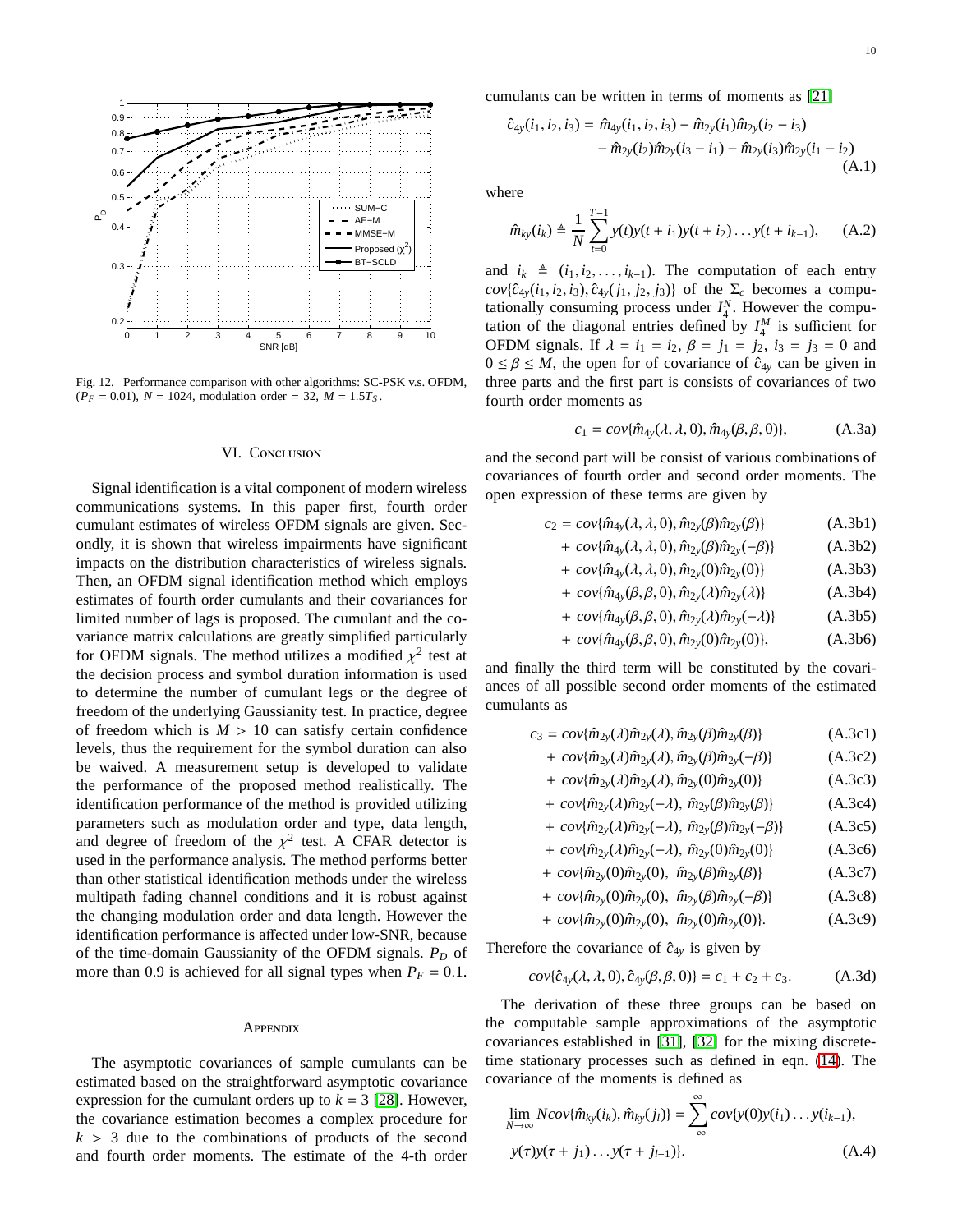Following  $cov(ab) = E(ab) - E(a)E(b)$  based on eqn. [\(A.4\)](#page-9-2) and replacing the moments with their estimates as defined in eqn. [\(A.2\)](#page-9-3), (*A*.3*a*) can be written as

$$
c_1 = cov\{\hat{m}_{4y}(\lambda, \lambda, 0), \hat{m}_{4y}(\beta, \beta, 0)\}\
$$

$$
\approx \frac{1}{N} \sum_{\tau=-K_N}^{K_N} [\hat{m}_{8y}(\lambda, \lambda, 0, \tau, \tau + \beta, \tau + \beta, \tau)\n- \hat{m}_{4y}(\lambda, \lambda, 0)\hat{m}_{4y}(\beta, \beta, 0)] \tag{A.5}
$$

Limits of the sum in the eqn. [\(A.5\)](#page-10-0) should satisfy  $K_N \to \infty$ as  $N \to \infty$  and  $K_N/N \to 0$  as  $N \to \infty$ . In practice, for OFDM systems  $K_N$  can be selected as  $K_N > \tau$  where  $\hat{c}_{2x_m}(\tau) \approx 0$  [\[21\]](#page-11-19). The second group of sample estimates include the covariances of the multiplications of the moment terms and theorem 2.3.2 in [\[27\]](#page-11-25) expresses such terms in the form of

$$
cov\{a, bc\} = cov\{b\} cov\{a, c\} + cov\{c\} cov\{a, b\}
$$
 (A.6)

and eqn. [\(A.3a\)](#page-9-4) can be written as

$$
cov{\hat{m}_{4y}(\lambda, \lambda, 0), \hat{m}_{2y}(\beta)\hat{m}_{2y}(\beta)}
$$
  
=  $E{\hat{m}_{2y}(\beta)}cov{\hat{m}_{4y}(\lambda, \lambda, 0), \hat{m}_{2y}(\beta)}$   
+  $E{\hat{m}_{2y}(\beta)}cov{\hat{m}_{4y}(\lambda, \lambda, 0), \hat{m}_{2y}(\beta)}$   
=  $2[E{\hat{m}_{2y}(\beta)}cov{\hat{m}_{4y}(\lambda, \lambda, 0), \hat{m}_{2y}(\beta)}].$   
(A.7)

Depending on the estimator given in eqn. [\(A.2\)](#page-9-3) and covariance definition in eqn. [\(A.4\)](#page-9-2), similar to eqn. [\(A.5\)](#page-10-0), the covariances in eqn. [\(A.7\)](#page-10-1) can be expressed in terms of moments as

$$
cov{\hat{m}_{4y}(\lambda, \lambda, 0), \hat{m}_{2y}(\beta)\hat{m}_{2y}(\beta)}
$$
  
= 2[ $\hat{m}_{2y}(\beta)$ 
$$
\sum_{\tau=-K_N}^{K_N} [\hat{m}_{6y}(\lambda, \lambda, 0, \tau, \tau + \beta) - \hat{m}_{4y}(\lambda, \lambda, 0)\hat{m}_{2y}(\beta)]].
$$
 (A.8)

When the same derivations are applied to the rest of the equations and after some simplifications [\(A.3a](#page-9-4) - [A.3b6\)](#page-9-5) can be written as

$$
c_2 = 2(\Omega(2\hat{m}_{2y}(\beta) + \hat{m}_{2y}(-\beta)) + \Phi \hat{m}_{2y}(\beta) + 2\Psi \hat{m}_{2y}(0)), \quad (A.9)
$$

where

$$
\Omega = \frac{1}{N} \sum_{\tau=-K_N}^{K_N} [\hat{m}_{6y}(\lambda, \lambda, 0, \tau, \tau + \beta) - \hat{m}_{4y}(\lambda, \lambda, 0)\hat{m}_{2y}(\beta)], \ (A.10)
$$

$$
\Phi = \frac{1}{N} \sum_{\tau=-K_N}^{K_N} [\hat{m}_{6y}(\lambda, \lambda, 0, \tau, \tau - \beta) - \hat{m}_{4y}(\lambda, \lambda, 0)\hat{m}_{2y}(-\beta)], \tag{A.11}
$$

and

$$
\Psi = \frac{1}{N} \sum_{\tau=-K_N}^{K_N} [\hat{m}_{6y}(\lambda, \lambda, 0, \tau, \tau) - \hat{m}_{4y}(\lambda, \lambda, 0) \hat{m}_{2y}(0)]. \quad (A.12)
$$

The  $I_4^M$  leads to symmetric  $\Sigma_c$  therefore for each  $\Sigma_c$  entry not all six terms of second groups should be processed, estimation of the first half would be sufficient and the following terms will be replicated as indicated in eqn. [\(A.9\)](#page-10-2). Similar to the second group, covariances of multiplications of the estimate moments which consist the third group are in the form of  $cov{ab, cd}$ . According to eqn.(2.3.8) in [\[27\]](#page-11-25) these terms can be expressed as

 $cov{ab, cd} = cov{a, c}cov{b, d} + cov{a, d}cov{b, c},$  (A.13)

then the eqn. [\(A.3b6\)](#page-9-5) is given by

<span id="page-10-3"></span><span id="page-10-0"></span>
$$
cov{\hat{m}}_{2y}(\lambda)\hat{m}_{2y}(\lambda), \hat{m}_{2y}(\beta)\hat{m}_{2y}(\beta)\}= cov{\hat{m}}_{2y}(\lambda), \hat{m}_{2y}(\beta)\}cov{\hat{m}}_{2y}(\lambda), \hat{m}_{2y}(\beta)\}+ cov{\hat{m}}_{2y}(\lambda), \hat{m}_{2y}(\beta)\}cov{\hat{m}}_{2y}(\lambda), \hat{m}_{2y}(\beta).
$$
 (A.14)

After applying the conversion defined in the eqn. [\(A.13\)](#page-10-3) and rearranging all nine terms, [\(A.3b6](#page-9-5) - [A.3c9\)](#page-9-6) can be written as

$$
c_3 = 2\Gamma^2 + 2\Gamma\Lambda + 2\Theta^2 + 2\Gamma cov\{\hat{m}_{2y}(\lambda), \hat{m}_{2y}(-\beta)\}\n+ \Delta(\Gamma + \Lambda) + 2\Theta cov\{\hat{m}_{2y}(-\lambda), \hat{m}_{2y}(0)\} + 2\Upsilon^2\n+ 2\Upsilon cov\{\hat{m}_{2y}(0), \hat{m}_{2y}(-\beta)\} + 2\left[ cov\{\hat{m}_{2y}(0), \hat{m}_{2y}(0)\}\right]^2,\n(A.15)
$$

where

<span id="page-10-4"></span>
$$
\Gamma = \frac{1}{N} \sum_{\tau=-K_N}^{K_N} [\hat{m}_{4y}(\lambda, \tau, \tau + \beta) - \hat{m}_{2y}(\lambda)\hat{m}_{2y}(\beta)],
$$
 (A.16)

<span id="page-10-1"></span>
$$
\Lambda = \frac{1}{N} \sum_{\tau=-K_N}^{K_N} [\hat{m}_{4y}(\lambda, \tau, \tau - \beta) - \hat{m}_{2y}(\lambda) \hat{m}_{2y}(-\beta)],
$$
 (A.17)

$$
\Theta = \frac{1}{N} \sum_{\tau=-K_N}^{K_N} [\hat{m}_{4y}(\lambda, \tau, \tau) - \hat{m}_{2y}(\lambda)\hat{m}_{2y}(0)],
$$
 (A.18)

$$
\Delta = \frac{1}{N} \sum_{\tau=-K_N}^{K_N} [\hat{m}_{4y}(-\lambda, \tau, \tau - \beta) - \hat{m}_{2y}(-\lambda)\hat{m}_{2y}(-\beta)], \quad \text{(A.19)}
$$

$$
\Upsilon = \frac{1}{N} \sum_{\tau=-K_N}^{K_N} [\hat{m}_{4y}(\lambda, \tau, \tau + \beta) - \hat{m}_{2y}(\lambda)\hat{m}_{2y}(\beta)],
$$
 (A.20)

<span id="page-10-2"></span>and

$$
cov{\hat{m}_{2y}(-\lambda), \hat{m}_{2y}(\beta)}
$$
  
=  $\frac{1}{N} \sum_{\tau=-K_N}^{K_N} [\hat{m}_{4y}(-\lambda, \tau, \tau + \beta) - \hat{m}_{2y}(-\lambda)\hat{m}_{2y}(\beta)],$  (A.21)

$$
cov\{\hat{m}_{2y}(-\lambda), \hat{m}_{2y}(0)\} = \frac{1}{N} \sum_{\tau=-K_N}^{K_N} [\hat{m}_{4y}(-\lambda, \tau, \tau) - \hat{m}_{2y}(-\lambda)\hat{m}_{2y}(0)],
$$
\n(A.22)

$$
cov\{\hat{m}_{2y}(0),\hat{m}_{2y}(-\beta)\} = \frac{1}{N} \sum_{\tau=-K_N}^{K_N} [\hat{m}_{4y}(0,\tau,\tau-\beta) - \hat{m}_{2y}(0)\hat{m}_{2y}(-\beta)],
$$
\n(A.23)

$$
cov{\hat{m}_{2y}(0), \hat{m}_{2y}(0)} = \frac{1}{N} \sum_{\tau=-K_N}^{K_N} [\hat{m}_{4y}(0, \tau, \tau) - \hat{m}_{2y}(0)\hat{m}_{2y}(0)].
$$
\n(A.24)

Each entry of  $\Sigma_c$  now can be computed as the sum of equations [\(A.5\)](#page-10-0), [\(A.9\)](#page-10-2), and [\(A.15\)](#page-10-4) under  $I_4^M$ .